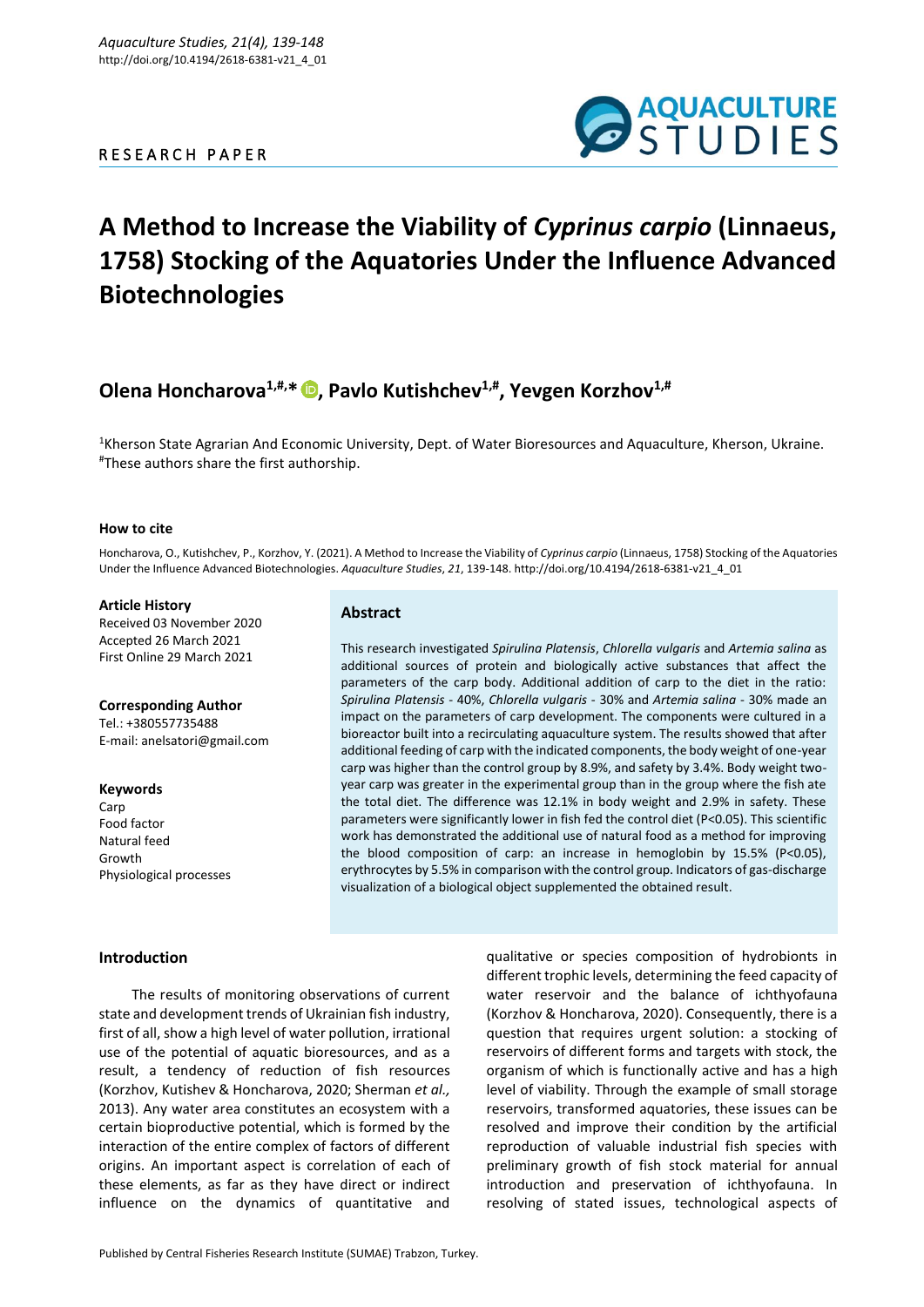growing and ongrowing of hydrobionts, particularly, fish stock material of carps, are classic with harmonizing of existing national norms and standards. Using them as basic aspects, it is possible to develop and optimize this process in conditions of natural succession and anthropogenic influence. One of the currently important ways to increase the growth rate of hydrobionts, which is widely practiced, is the use of metabolites, growth stimulants of chemical and hormonal type. However, such an application is reflected in the future in qualitative characteristics of fish-breeding product. At the end of growing in this way of stocking, and after the stocking, it can lead to aggravation of ecological condition of the water reservoirs, and in the same way, to misbalancing the ecosystem in general. Physically caused the occurrence of the corrective effect of the influence of any substance, which enters the organism of fish by neurohumoral regulation of metabolic reactions (Hrytsyniak, Chuklin & Buzevych, 2013). The development of technology for on growing of young fish in the recirculation systems with extra feeding with natural components against the background of introduction of energy-saving elements to the technological plan acquires a practical value.

In numerous scientific and practical works, the authors note that in the first days of life of fish it is necessary to provide a proper feeding of the young stock in order to intensively form its internal organs, immunity for the quick growth. There are many ways to improve fish productivity, using the optimization of the general diet. The use of non-traditional feed additives in fish breeding (Merzlova, 2014; Sherman, 2002; Deren *et al*.,2011). However, the production of components does not involve their previous cultivation and inclusion in the technological scheme, contrary to the method presented in this article. Positive results are presented by the authors in studies of the influence of fly larvae flour in feeding of young fish, effect of replacement of fish meal with broiler chicken viscera on growth, feed utilization and production, which are a source of proteinand stimulates the processes of digestion of nutrient chemicals of feed in the gastro-intestinal tract of fish (Kolty`pin, 1975; Alofa, Oke & Abou, 2016). It should be noted that in the available literature, it is possible to separate the only information on the presence of a positive influence of the use of nontraditional for fish industry types of feed and biologically active additives. The effect can be more or less expressed which depends on the goal and the action vector of each of the elements. Upon the review of international literature sources, there is information with recommendations to pay attention not only to the effect of action, but also to the after-effect of the use of certain element of extra feeding. For example, there is a positive experience of using not only green mass amaranth silage, but also oil and seed flour. It is found that the feeding of ground grains and amaranth oil in the main ration of two-year-old carp helps to improve the physiological state of the organism of fish, increase the growth rate and reduce the costs of feed for breeding (Palamarachuk & Deren, 2018). In aquaculture, there are the attempts to use non-traditional sources of protein as food for hydrobionts: the quality fish-flour (Alofa, Oke & Abou, 2016; Zheltov, 2008). Key issues come to the forefront: today, the organic products with insect substrate and biomass still produced on a relatively small scale, which causes a high cost, comparing to the most other protein sources. The relevance of the use of natural feed as protein source is due to the fact that a number of practical studies have shown the resistance of microorganisms to the antibiotics in humane medicine, as a consequence of the use of antibiotics as the stimulants of growth in animal breeding, including fish breeding (Adams, 1999; Honcharova *et al.,* 2019; Wan, 2019). To examine the effectiveness of multi-purpose module recirculation system for on growing of hydrobionts, cultivating natural feeds and obtaining additional products of aquaculture. To study the influence of the feed factor on the functional state of organism of carp in ontogenesis against the background of the introduction of elements of advanced biotechnologies. To substantiate experimentally the positive influence of the proposed method of on growing of fish in order to increase fish productivity of the aquatories as a result of stocking them with viable, resistant to the environmental factors of ecosystem young fish against the background of using advanced energy saving technologies in the technological cycle.

#### **Materials and Methods**

The part of the analyses was processed in the laboratory of the "Kherson Production and Experimental Plant for Breeding of the Ordinary Fish" State Institution and "Aquaculture Perspectives" Scientific Research Laboratory, "Scientific Research Laboratory of Physiological and Biochemical Research named in honor of S. Pentelyuk", Scientific Research Laboratory on ecological and chemical analysis and water monitoring of Public higher education institution Kherson State Agrarian and Economic University (KSAEU).

#### **Object of Research, Growing Conditions**

Carp *(Cyprinus carpio L.)* first body weight 0.315±0.06 mg. Fish were reared in tanks (volume=250dm<sup>3</sup>, as the fish grow=500dm<sup>3</sup>) in an indoors recirculation system. The set task is being achieved by the fact that the young fish, in order to increase their viability and growth intensity, is being placed in the recirculation system of the basin type with the division into control and exposure groups of the experiment. At the beginning of the experiment, there were 200 fish specimens in each basin. As the carp grew, the stocking rate of 20-30 g was taken into account - up to 150 fish per cubic meter. Actually, the process of carp on growing takes place from the section of young fish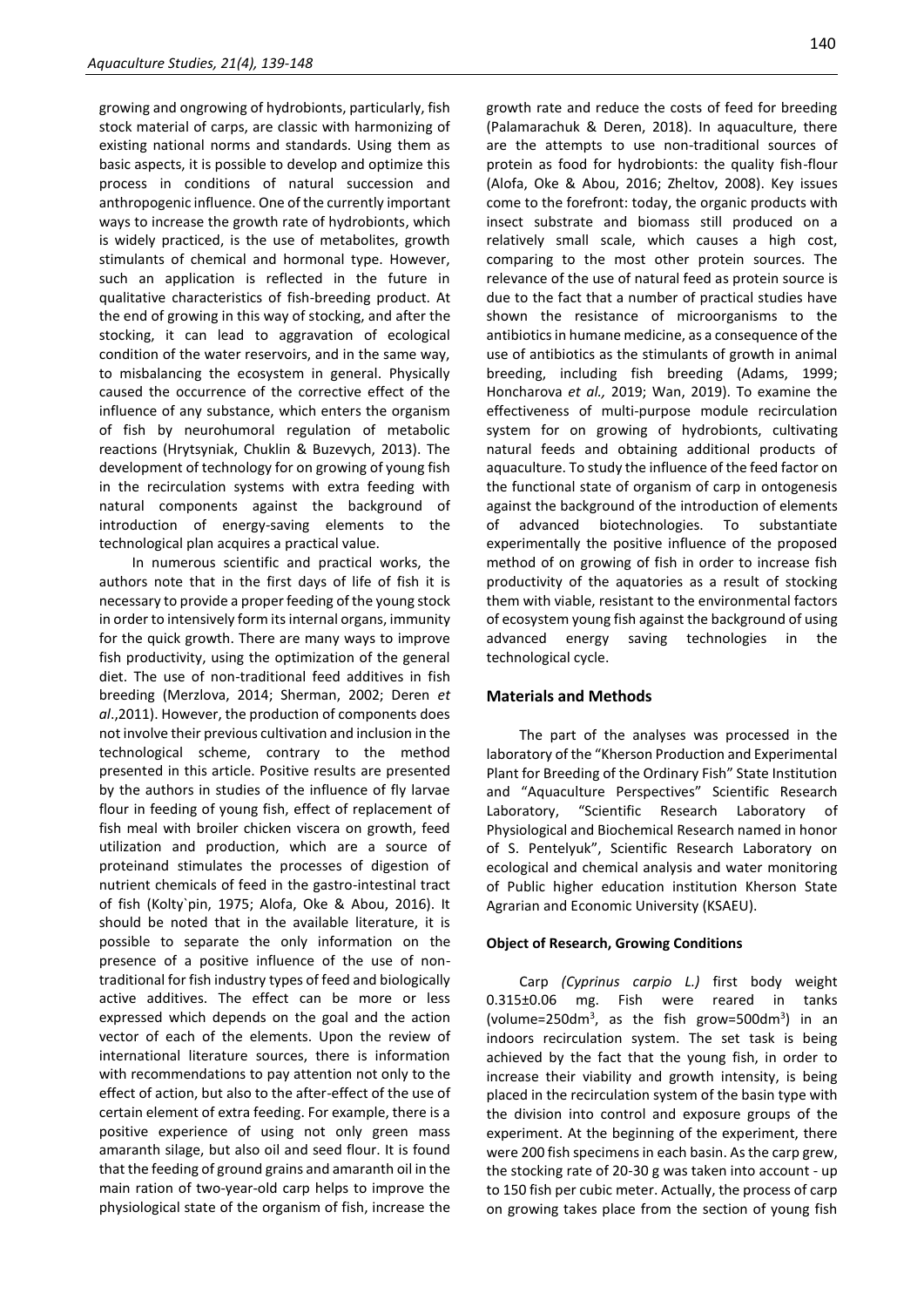growing to the section of natural feed cultivation in a single system, its processing against the background of introduction of the alternative energy sources, gasdischarge visualization method using hardware and software complex of the GDV-bioelectrography. Besides that, the installed module system provided the use of special net pens, where the growing of bivalve mollusks and crustaceans was being practiced. They were immersed to the bottom of the tanks, in the case of natural mortality of young fish; the remnants of feed and organic matter were consumed by crustaceans, reducing the pressure of organic matter on the filtration system. Carp *(Cyprinus carpio L.)* were hand-fed thrice a day (08:00 h, 12:00 h and 18:00 h) to apparent satiation and the amount of feed consumed recorded for each tank of the recirculation system. A schematic representation of a modular system, a bioreactor where biomass is cultivated, fish basin is shown in Figure 1.

#### **Ingredients of the Diets and Cultivation Conditions**

Additional addition of carp to the diet in the ratio ingredients: *Spirulina Platensis* - 40%, *Chlorella vulgaris* - 30% and *Artemia salina* - 30%. All components for future feeding of carp were cultivated in the laboratory. In the module installation, the sectional units of reservoir for the cultivation *Spirulina Platensis, Chlorella vulgaris* and *Artemia salina* are provided in previous articles (Honcharova *et al.,* 2020; Pivovarov, Mykolenko & Honcharova). The supplying is carried out from the main fish tank and the rest of the water comes from an autonomous pump from the storage tank and bioreactor. The prepared water in the bioreactor was manually brought in once a week into the tanks 1:2 (for the *Spirulina Platensis, Chlorella vulgaris*) and 1:3 (for the *Artemia salina*). The food mass for feeding was formed in the laboratory of the aquatic bioresourses and aquaculture of KSAU on its own extrusion device, configured for relatively small volumes and in the laboratory of the "Kherson Production and Experimental Plant for Breeding of the Ordinary Fish" State Institution, where the main experimental part of the work was implemented and the installation with basins and bioreactor was modeled. After the cultivation, natural feed was filtered, processed and weighted for further introduction into the total feed mass. The water from the fish-breeding systems, which is enriched with nutrients, was partially used as the nutrient medium. When using water from fish-breeding ponds as a nutrient medium, the microalgal culture allowed providing the biological purification of water and to obtain a biomass, enriched with essential nutrients. Natural food from ingredients was added by hand every day.

The *Spirulina Platensis* that was used to feed the carp was green and slightly salty. In percentage (%): moisture - 10; dry matter - 90; crude protein - 62; carbohydrates - 14.7; fats - 4; fiber - 3; ash - 6.3. Composition Percentage of *Artemia salina*, which was used to feed the carp was as follows  $%$ : moisture – 12; dry matter - 88; crude protein - 53; carbohydrates - 12; fats -3.2; fiber - 6; ash - 4. Composition Percentage of *Chlorella vulgaris* which was used to feed the carp was as follows (%): moisture  $-11$ ; dry matter - 89; crude protein - 59; carbohydrates - 13; fats -3.2; fiber - 4; ash - 6.

The technological aspects of preparing a feed additive for the experimental group are shown in Figure 2.

At the beginning of the first stage of development, carp fish were being fed with finely dispersed flour (0.1- 0.2 mm) at the ratio 1:1 according to the requirements



**Figure 1.** Modular system that was made for the experimental part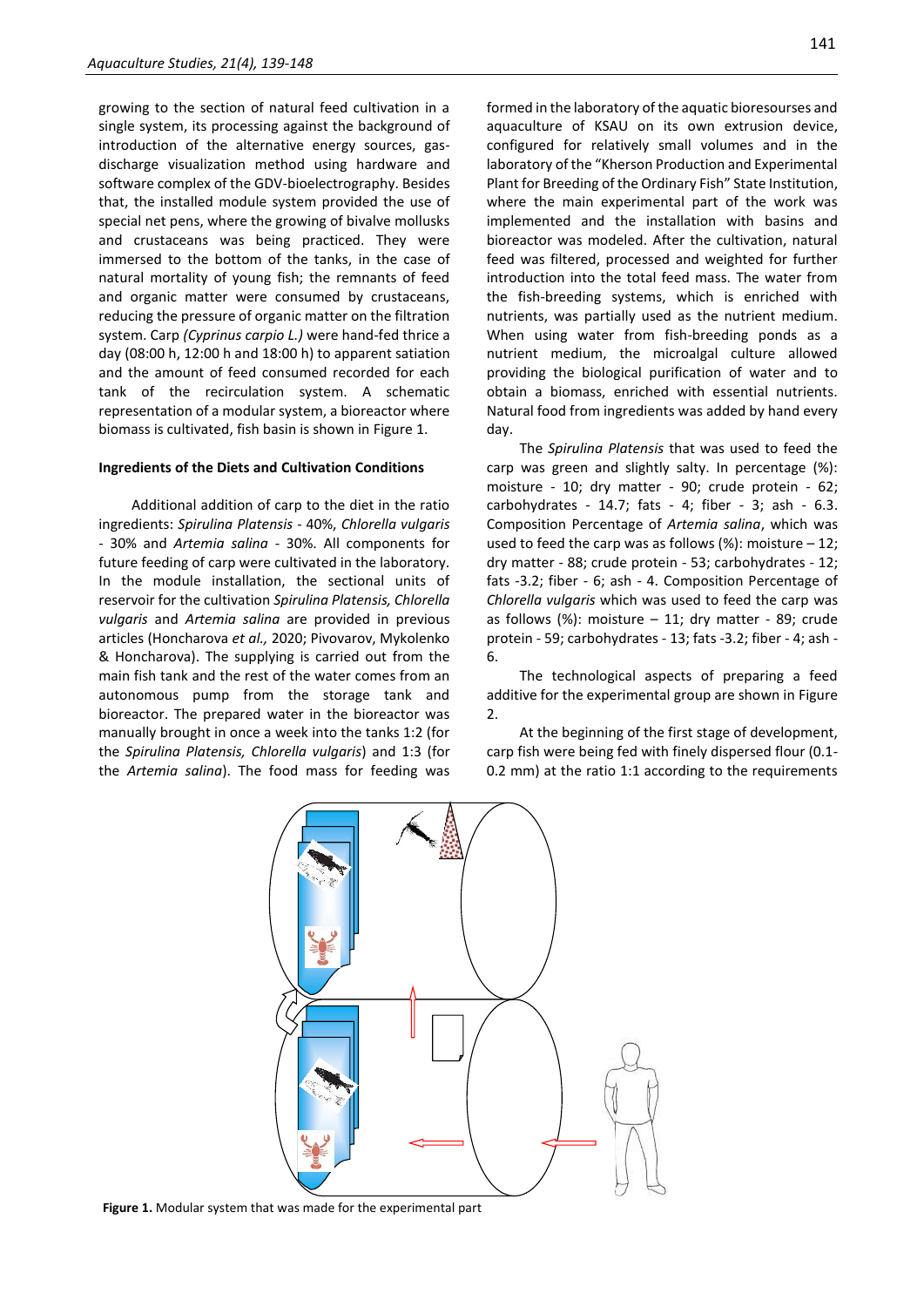

**Figure 2.** Technological aspects of the preparation of feed ingredients for addition during feeding to the experimental group

of standard ration in fish breeding. Ingredient content, %: fish meal (13), meat and bone meal (5), grass meal (3), wheat (9.5), sunflower meal (40), peas (10%), feed yeast (18.5), premix (1). The experimental group of fish received the same as the control general diet. When feeding the fish of the experimental group, processed nauplii of *Artemia salina, Chlorella vulgaris and Spirulina Platensis* cultures were introduced. With each week of development, during the feeding, the amount of feed was increased in proportion to the body weight against the background of monitoring of the general functional status of the carp organism by the biopotential of structure and functional connections of the changes in the energy of fixation on the GDV-Camera device (Vainshelboim *et al.,*2005*;* Korotkov, Matravers, & Orlov, 2010; Kobets *et al.,*2016). The bioreactor for the cultivation of *Artemia salina, Chlorella vulgaris and Spirulina Platensis* consisted of an aeration mechanism, a set temperature with a timer, and a storage reservoir with a medium, which also according to the timer worked systematically. Previously prepared water was being supplied to the bioreactor. The fish tanks had an autonomous interconnection with bioreactor, the discharge of the nutrient medium was being held systematically. During the feeding, the pump mechanism and the filtration system were turned off. A solar panel was installed as an additional source of energy, which brought a possibility to use the alternative sources of energy for the additional aeration and lighting for aquaponics in the system of fish tanks. The development of microalgae was monitored visually using light microscopy; the level of microalgae pigmentation was defined in particular.

#### **Studying the Development of Carp**

The development rate of the young carp was studied based on the results of the control weighing by selecting 40 specimens from each basin, and for morphological, physiological and biochemical studies 12 specimens were selected. The survival rate was determined during the experimental part by final number of fish/initial number of fish based on the percentages (%). The carp weight was determined by weighing the fish during the experiment (g). Analysis of the development rate of the carp fry in ontogenesis against the background of the influence of feed factor: at first experiment June 1; in June 15; in June 30; in July 15; in July 30; in August 15; in August 30; in September 15; in September 30. Analysis of the development rate of young-of-the-year carp in ontogenesis against the background of the influence of feed factor: at first experiment; in 30 days; in 60 days; in 90 days; in 120 days; in 150 days; in 160 days.

#### **Biochemical and Morphological Studies**

The blood from heart and tail vein was obtained using Pasteur needle and heparinized syringe. For biochemical studies, apart from blood plasma, the muscle part was also collected. They were also frozen in ThermoMix and stored for further research. Cytological studies of the leukocyte formula were performed on blood smears stained by the method of Romanovsky-Giemsa and using a digital camera and Micromed microscope. Muscle protein content was determined by the Lowry method, and plasma glucose content was determined by the glucose oxidase method using commercial standard sets. Biochemical studies of biological material were performed using ULAB 102 spectrophotometers.

#### **Hydrochemical Monitoring**

Hydrochemical monitoring in the module system was performed systematically by express methods and in the laboratory according to the leading commonly accepted indicators in fish breeding (Alyokyn, 1970). Parameters such as temperature (˚C), pH, dissolved oxygen (mg/L).

#### **Additional Exploration of Gas Discharge Imaging**

The studies of the biopotential of carp were carried out on a GDV-Camera, which is similar in principle to the method, used by the authors previously (Kobets *et al.,*2016), the study of the functional activity of biological objects implemented using gas-discharge visualization method ("Kirlian effect"). As a result of fixating the object of measurement, the software was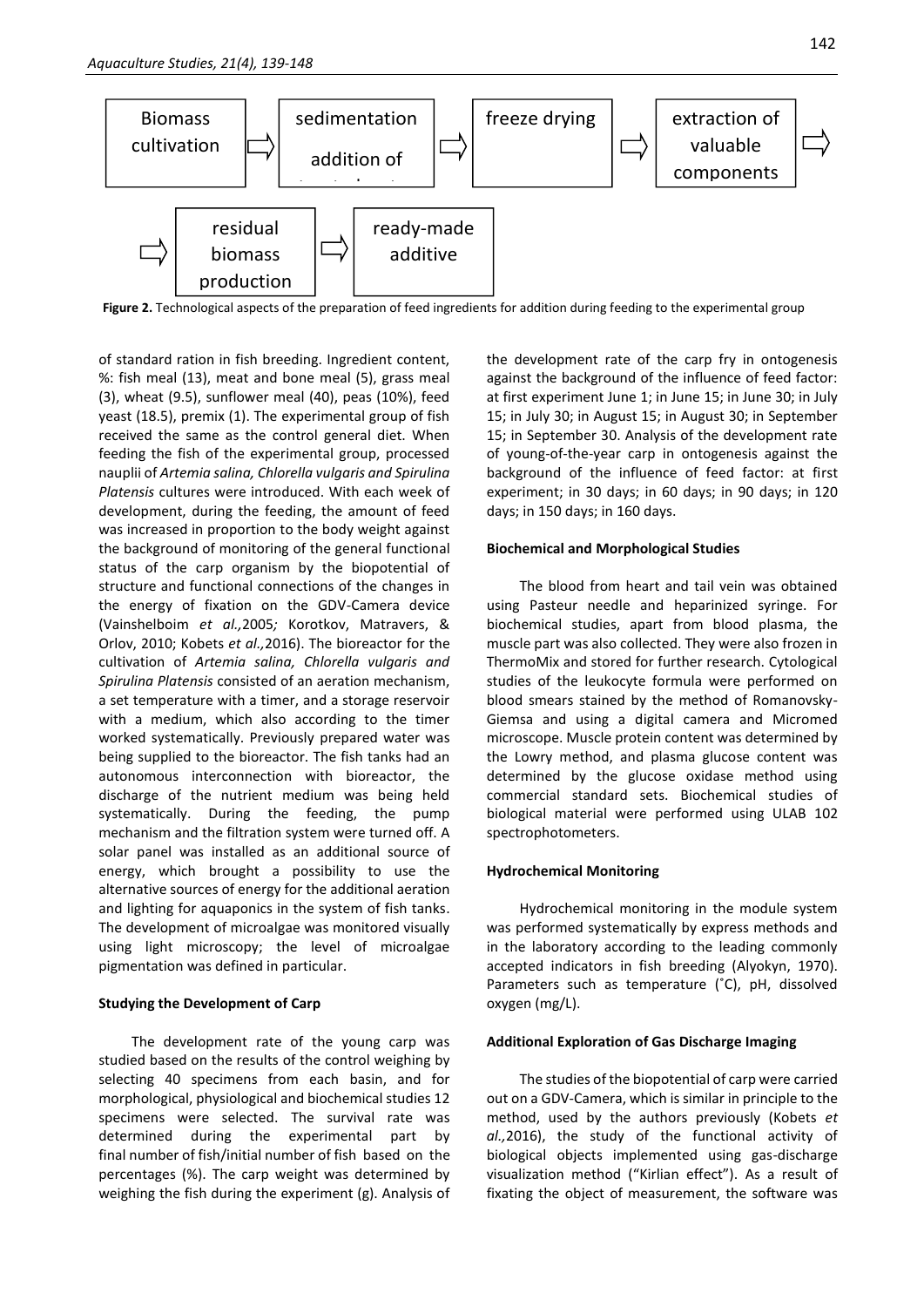processing the GDV-gram (the electric impulse at the intermolecular level came through a conductor – structural protein complexes, tissues, and transformed on the surface into electropunctural nodes with further processing on computer equipment), taking into account the given vector of the coefficient of study format, the radius and length of the isolines, entropy and fractality. In order to determine the optimal concentrations of the work solution of the medium for the cultivation of the natural feed, a method of bioelectrography was used. As a result of fixation of biopotential of the aquatic environment and directly the young carp *(Cyprinus carpio L.)*, by processing the digital values of the main parameters, on the appropriate equipment, the optimal indicators were determined. The electrical discharge of the luminescence on the surface of the objects in a variable electric field of high frequency was detected using the equipment of the GDV Scientific Laboratory. The resulting GDV-grams (photos processed by the GDV Scientific software) were interpreted in terms of the intensity and the colorless scale, and a statistical analysis was carried out for the data obtained.

#### **Statistical Analysis**

The comparison of the average values between different samples was performed by the Student's ttest. In interpreting the obtained results, the context of complexity and correlation of every studied parameter were taken into account.

#### **Results**

One of the leading and determining indicators that have a direct influence on the biological potential of fish is development rate. The influence of the feed factor on the functional state of the carp organism in ontogenesis is presented in the Figure 3, where the tendency of increasing of this factor in the fish of the experimental group in relation to the control group can be noted.

Thus, the variation in average body weight of young-of-the-year carp of the experimental group relatively to the control group was 8.9%. The on growing of young-of-the-year carp during the growing season in the module system using the method of feeding natural processed food against the background of the general farming ration supported the activation of the metabolic processes, which positively affected the development rate of fish (Figure 4).

The difference in the body weight of fish at the end of the growing season between the control and experimental groups was 12.1%. Probably, the feed factor supported the correction of the physiological and biochemical processes together with the activation of the last-named in the organism of carp of the experimental group. The next, no less important, indicator in fish breeding is the survival rate of the hydrobionts. When studying the effectiveness of the influence of growing and feeding conditions, it only complements the results and provides an opportunity to make more complex assessment. Thus, against the background of visual observation of ethology of carp in the ontogenesis of the control and experimental groups, where young-of-the-year carp fish were more active in feeding, movable in the environment of the experimental group, a higher percent survive of youngof-the-year from the fry was registered in the experimental group; the variation was 3,4% relatively to the control group. The percent survived of two-year from the one-year carp in the experimental group was 85.0%, which exceeded the control values by 2.9% (Figure 5).

Let's focus on the importance of conducting complex research in studying of influence of the feed factor on the functional state of the carp organism, which provides an opportunity to assess the use of the module system in the context of the advanced



**Figure 3.** Analysis of the development rate of the carp fry in ontogenesis against the background of the influence of feed factor (\*I-June 1; II-June 15; III-June 30; IV-July 15; V-July 30; VI-August 15; VII-August 30; VIII-September 15; IX-September 30), M±m, n=40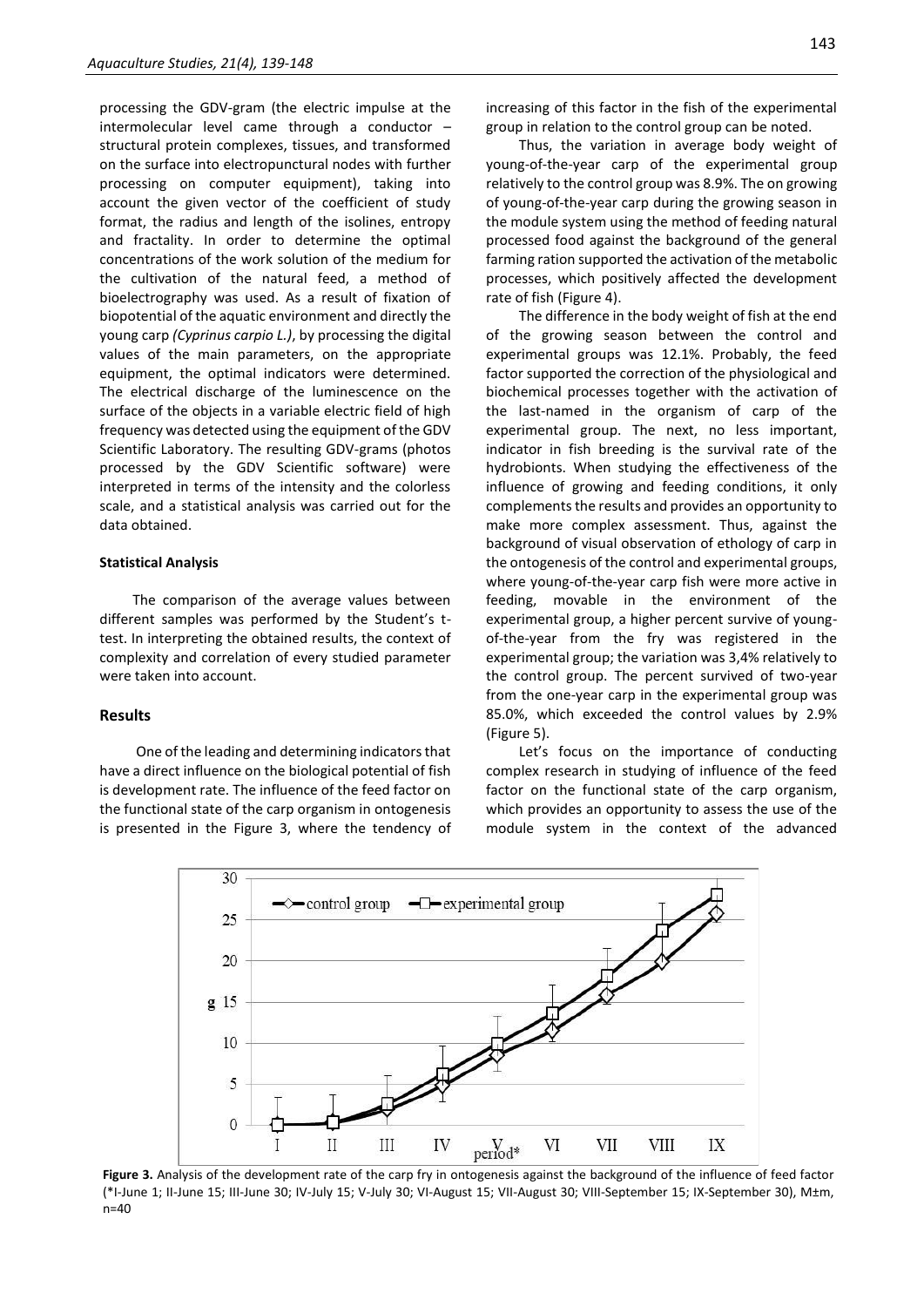

**Figure 4.** Analysis of the development rate of young-of-the-year carp in ontogenesis against the background of the influence of feed factor (\*I-the beginning of the experiment; II-30 days; III-60 days; IV-90 days; V-120 days; VI-150 days; VII-160 days), M±m, n=40



**Figure 5**. Analysis of carp survival in ontogenesis against the background of the feed factor, %, M±m

biotechnologies more objectively. The analysis of the gas-discharge visualized GDV-gram images allowed completing the obtained positive results on the development rate of carp against the background of extra feeding is presented in the Figure 6.

Thus, the field, in which the fixation of the object – the carp fish, was being held, under the influence of voltage, formed the "corona glow effect" of the electrons and photons; therefore, the intensity of each of the radiations depended on the general functional state of the biological object. The interpretation of the obtained results was based on the nature of such radiation, spatial distribution of the loci of different spectrum. The obtained GDV-grams were processed by a special program and a set of certain parameters was formed for each GDV-gram. As a result of analysis of the GDV-grams, the following informative indicators can be noted: the intensity of brightness (in the control group, it was 0.491±0,015, in the experimental group, it was 1.452±0,012 and the form coefficient (1.21±0.23 and 2.72±0.21 respectively, Р*<*0,05). The obtained difference of the studied indicators can be explained by the previously established growth rates of carp of the experimental group. Presumably, the decrease of the body weight was morphologically reflected in the own

shape of the object in the context of the optoelectronic emission, the proportion of skeletal and muscular parts, the blood state etc.

The obtained GDV-gram results complement the positive effect of the on growing of the hydrobionts by the proposed method; this provides the opportunity to predict the operational assessment of the influence of a particular technological or any other factor on the functional state of the organism. Besides that, after analyzing the GDV-grams in the experimental and control groups, the informative parameters were noted, which had differences in the numerical processing of physical and optical GDV-grams of the biopotential of the measured objects.

According to the results, all the studied indicators of hydrochemical state of the reservoirs of the module system corresponded to the acceptable limits of fluctuation: the concentration of free hydrogen ions (pH)-7.21; oxygen concentration-5.2 mg/l; temperature-22-24°C, mineralization-365  $mg/dm^3$ ; nitrites and nitrates-0.09 and 1.1 respectively.

The study of morphological and physiological state of carp blood on the background of the influence of the feed factor reflected the adaptability and functionality of homeostasis of their organism. The study of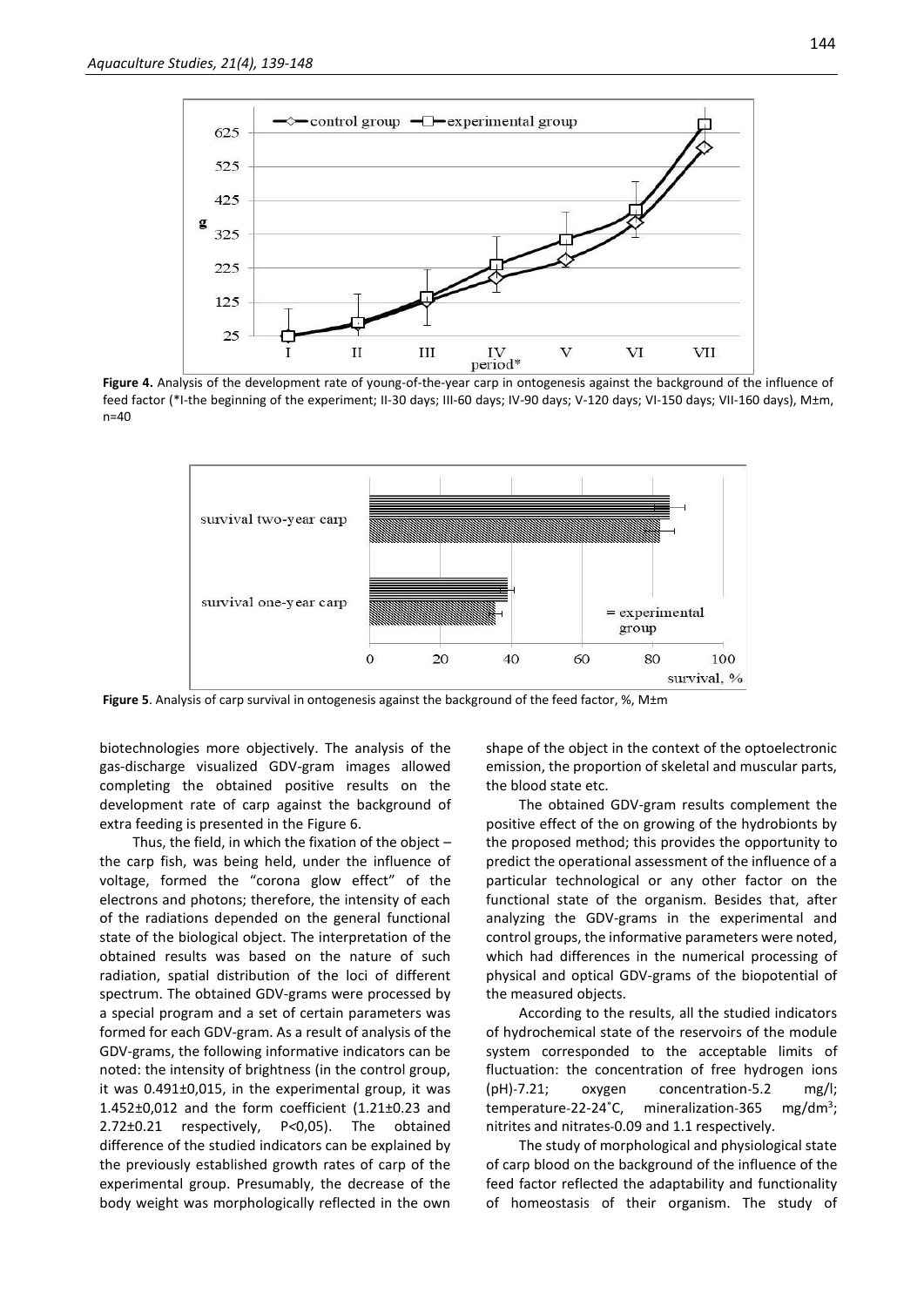hematopoiesis in carp organism under the influence of technological factors of cultivation is quite informative: firstly, it is possible to assess the respond reaction of the tissue system and organs of fish to changes in the complex of both internal and external factors. It is worth mentioning that the number of erythrocytes should be considered with the content of hemoglobin, as their functionality provides with the absorption of oxygen and its transport to the capillaries of tissues, followed by absorption of carbon dioxide and transfer to the gill apparatus. In the experimental group, these processes were more active, as evidenced by higher values of these structural elements by 5.5 and 15.5% respectively, the parameters in the control group. This course of processes indicates the increase in the intensity oxidation-reduction processes and a positive effect on the development of carp organism in the experimental group (Table. 1).

The obtained results of the study of morphological and functional parameters of blood under conditions of carp on growing in the module system showed a lower concentration of glucose in blood of carp of the control group, which was less than the values in the experimental group by 7.8%. This may be due to the activation of metabolic processes and rapid split of simple nsugar compounds in the blood of the experimental carp. The level of protein metabolism reflects the content of total protein, most probably that the redistribution of fractions forms the main parameters and determines the immunobiological reactivity of the organism, reticuloendothelial system under the influence of various environmental factors and the technology of cultivation. Besides that, this parameter informs about the level of activity of the physiological processes in the liver, which were more active in the organism of carp of the experimental group, as well as the dynamics of the development rate, which reflected in the body weight of fish. The study of non-specific immunity, the possibilities of presence of inflammation focuses of complex values or allergic reaction in the organism of carp of the control and experimental groups showed that the parameters conform to the physiological and biochemical standards in fish breeding. Besides that, the redistribution of these formed elements in each of the groups was fixated within the acceptable limits. The blood of carp had a lymphoid kind, with typical groups of leucocytes at different stages of cytogenesis: granulocytes, agranulocytes, there were also the ballast forms of myeloblasts, hemocytoblasts. The variation of the values of formed elements provided an opportunity to discuss the protective capabilities of the carp organism. Physiological state of carp blood on the background of the influence of the feed factor are presented in the Table 2.

The study of the influence of technological factors on the physiological and biochemical processes in the organism of carp complements the analysis of the most reactive blood cells, sensory to the impact of factors of

different nature of neutrophils. The correspondence of the values with physiological standards is confirmed by the obtained numeric results and provides an opportunity to note the stability of homeostatic balance, regeneration processes in organs and tissues, as well as phagocytic activity. Consequently, the study of the functional state of carp organism in ontogenesis under the influence of technological factors and carp from the control group showed positive substantiated results on feeding fish by the proposed method in the module system. It was interesting, in the context of objectivity and complexity, to study the chemical composition of the muscle part of carp in the experimental and control groups. Since, after the stocking, this viable young fish should be adapted to the influence of the technogenic factors, certain trophic links and have high biological potential against the background of the formation of qualitative characteristics. The best qualitative characteristics of muscular tissue were in the organism of carp which was on grown in the module system using extra feeding with natural processed food in the bioreactor. With the feed coefficient of 2.4 in the control group, in the experimental group it was 2.2, the mobilization of all reserve systems in the organism of the experimental group and better absorption of feed nutrients against the background of the higher indicator of the development rate and percent survived can be noted. The analysis of carp muscular tissue, which was on grown in the experimental group, showed that meat has a higher percentage of protein and fat. While the concentration of ash did not differ significantly, which caused by the consumption in some ways the same amount of minerals with compound feed. At the visual assessment, the meat in the section was homogeneous and had distinctive color and smell in each of the groups of the experiment.

#### **Discussion**

In the scientific and practical works, considerable attention is paid to the issue of optimization of aspects of cultivation technology of stocking material for the purpose to increase the efficiency of fish breeding use of the reservoirs (Sherman *et al*., 2013; Hrynzhevskyi & Pekarskyi, 2004). However, the technology of growing the stocking material, described in the special literature, is adapted for the relevant fish breeding areas, and the differences are presented only in the normative indicators of planting density of fry and young fish in the cultivation of young-of-the-year carp. Along with that, the further targeted use of planting stock material is often not taken into account, which makes it topical to improve the technology of growing the viable planting stock material in order to use it for stocking of the reservoirs. When extra feeding the hydrobionts, in the available literature, there is information that reflects the positive experience of using biologically active additives, growth stimulants, adaptogens of various nature that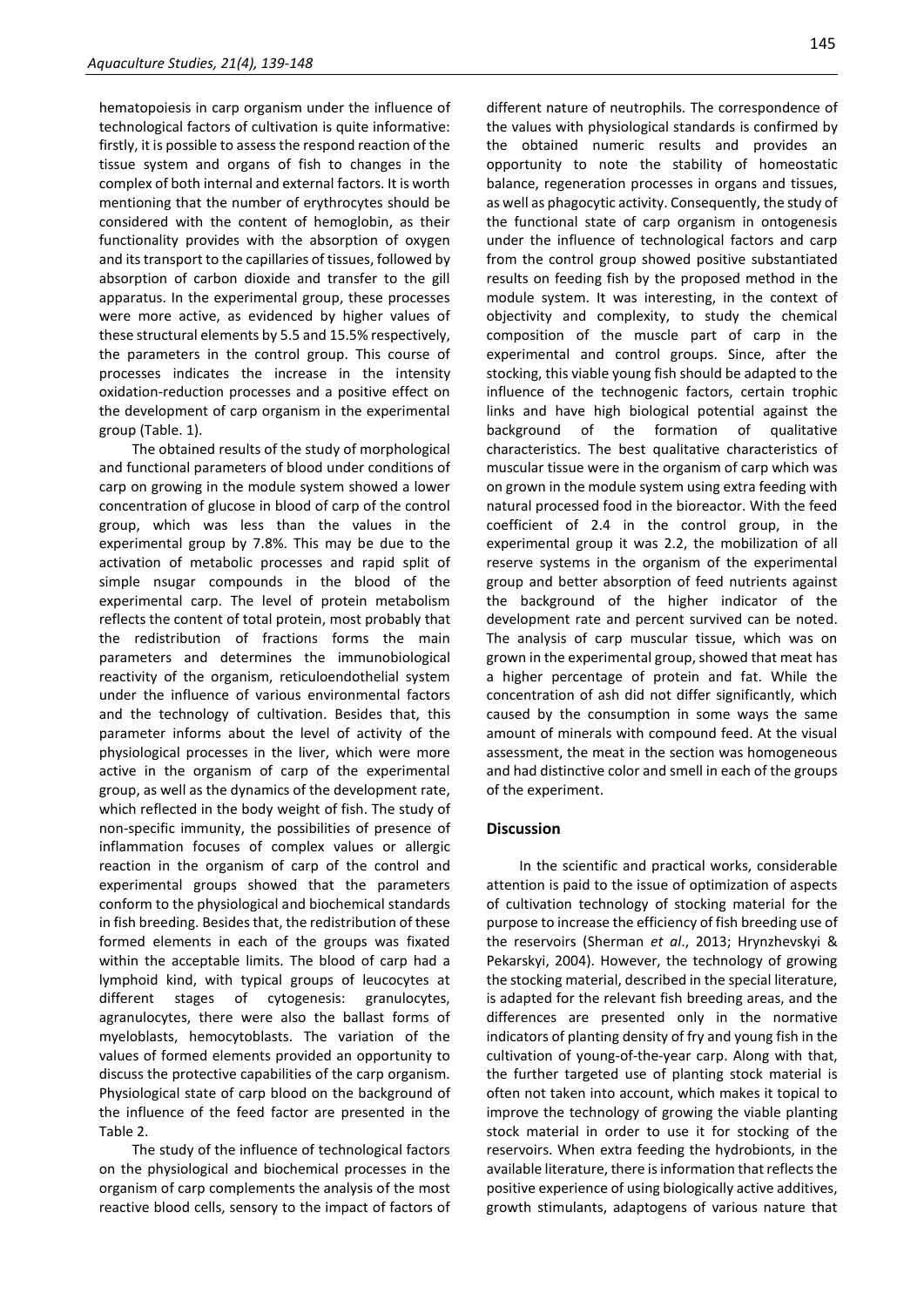

**Figure 6.** The comparative characteristics of the GDV-grams of carp under the conditions of the extra feeding with natural feed from the bioreactor of the module recirculation system: 1 – GDV-gram of carp of the experimental group; 2 – GDV-gram of carp of the control group

**Table 1.** Physiological state of carp blood on the background of the influence of the feed factor, M±m, n=20

|                                                        | Groups           |                         |  |  |
|--------------------------------------------------------|------------------|-------------------------|--|--|
| Parameters                                             | Control          | Experimental            |  |  |
| Erythrocytes (RBC) ( <sup>x</sup> 10 <sup>6</sup> /ml) | 1.64±0.045       | 1.73±0.041              |  |  |
| Hemoglobin, g/100ml                                    | $18.31 \pm 3.15$ | $21.14 \pm 2.20^*$      |  |  |
| Hematocrits (Packed cell volume), %                    | $30.12 \pm 1.23$ | $33.10 \pm 1.04$        |  |  |
| Concentration of glucose, mol/l                        | 7.62±1.985       | $7.02 \pm 1.21$         |  |  |
| Total protein, g/l                                     | 20.10±1.87       | 29.20±1.32 <sup>*</sup> |  |  |

\*Correlationis Significant at the 0.05 level (P<0.05)

**Table 2.** Physiological state of carp blood on the background of the influence of the feed factor, M±m, n=20

|                                                                            | <b>Neutrophils</b> |                 |               |                 | Agranulocytes    |                             |                            |                 |
|----------------------------------------------------------------------------|--------------------|-----------------|---------------|-----------------|------------------|-----------------------------|----------------------------|-----------------|
|                                                                            | Myelocytes         |                 | Rod-          | Segment-        | Monocytes        |                             | Eosinophils,               | Basophils,      |
| Groups                                                                     |                    | Metamyelocytes  | like          | nucleus         |                  | Lymphocytes                 | psevdoeosinophils          | psevdobasophils |
| Control                                                                    | $2.6 \pm 0.9$      | $2.9 \pm 0.6$   | $1.5 \pm 0.8$ | $4.1 \pm 0.4$   | $4.6 + 1.1$      | 76.8±1.9                    | $4.9 \pm 0.8$              | $2.5 \pm 0.7$   |
| Experimental                                                               | $1.5 \pm 0.2$      | $1.6{\pm}0.4^*$ | $1.1 \pm 0.3$ | $2.0 \pm 0.2^*$ | $1.8 \pm 0.5$ ** | $87.5 \pm 1.4$ <sup>*</sup> | $2.8 \pm 0.3$ <sup>*</sup> | $1.6 + 0.6$     |
| $11 - 22 - 22$<br>$\mathbf{a}$<br>$\cdot$<br>$- - - -$<br>.<br>.<br>$\sim$ |                    |                 |               |                 |                  |                             |                            |                 |

\*Correlationis Significant at the 0.05 level (P<0.05)

\*\*Correlationis Significant at the 0.01 level (P<0.01)

support the realization of the biological resource of fish against the background of metabolic processes activation, the increasing daily-average growth etc. In such a case, the each of the methods is not complex and does not involve the use of growing conditions together with the cultivation of natural feed, which is being introduced during feeding. However, in this scientific work, the effectiveness of introduction of the module system with use of the advanced biotechnologies in modern dimension is considered. While in the works by O. Zolotaryov & Shniukova (2008) biotechnology is defined as a series of technologies that involve the use of biological processes of living organisms in industry, agriculture and other fields. Taking into account that biotechnologies with the use of photo-autotrophs, in particular microalgae, have been developing recently, thus, the topic remains relevant (Boehmer *et al*., 2005; Honcharova & Tushnytska, 2018; Zheltov, 2003). The experience of using phytoplankton in the fish breeding is reflected in the scientific work by Merzlova (2014). The author notes the positive effect of chlorella, scenedesmus and spirulina, as they are natural food for many species of fish, and after entering the organism, have a corrective effect on metabolic processes. As an alternative way to increase the protein nutrition of hydrobionts, in particular breeding young- of-the-year of scaly carp suggest the use of compounds with a high content (up to 50%) of readily available protein and effect of replacing fishmeal with blends of alternative proteins on growth performance of rainbow *Oncorhynchus mykiss*, and early or late stage juvenile *Atlantic salmon* (Hrytsynyak *et al*., 2013; Burr *et al.,*  2012). There are positive results by Goda *et al*. (2007), which studied еffect of totally or partially replacing fish meal by alternative protein sources on growth of *African catfish Clarias gariepinus*. The available sources of scientific and practical results contain information on the substantiation of positive effect of spirulina, which is due to its structure of the cell wall, formed by the mucopolysaccharides. This supports the digestion of spirulina with the participation of human enzymic complexes in comparison, for example, with unicellular algae *(Chlorella),* which contains cellulose in the cell wall. In such a manner, it is possible to note to a greater extent a number of advantages, rather than disadvantages of using phytoplankton for improving the metabolic functions of fish (Honcharova *et al*., 2019).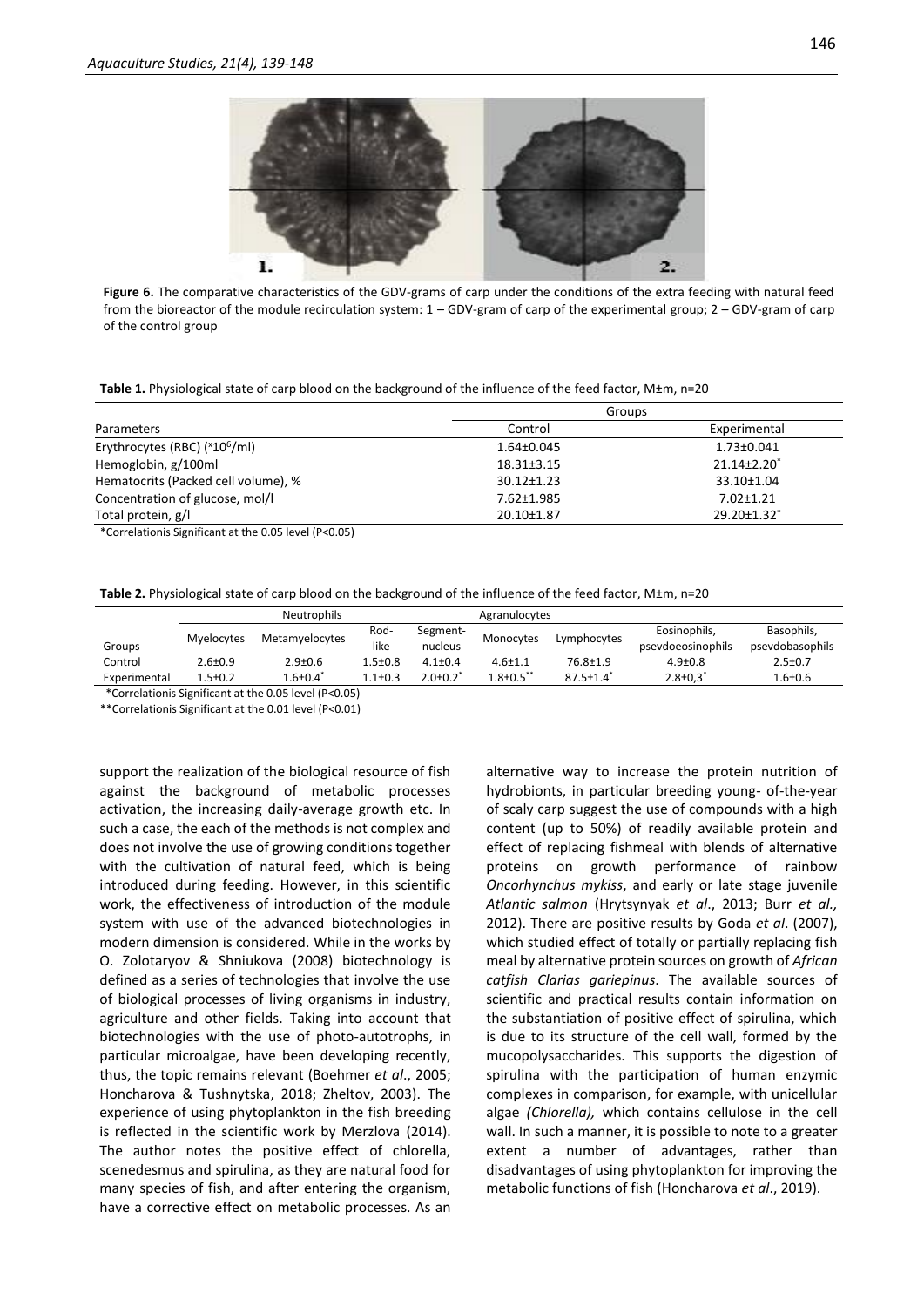The results, obtained in this work on the study of the influence of the feed factor on physiological and biochemical parameters, demonstrated the improvement of oxygen capacity of the carp blood due to increased erythropoiesis and hemoglobin synthesis. The set parameters correlated with the development rate of carp in ontogenesis, which supported the increase of daily average growth, increase of survival rate and better feed coefficient.

#### **Conclusions**

The use of the module system for ongrowing of young carp *(Cyprinus carpio L.)* in order to stock the aquatories with a viable stock provides activation of physiological and biochemical status of the fish organism. The cultivation of natural feed in the bioreactor involves special processing of microalgae and their introduction into the technological plan against the background of th use of the advanced biotechnologies for monitoring physiological and biochemical processes and the operation of the module unit. The extra feeding of carp in the optimal amount according to the proposed method in the composition of the general ration of *Chlorella vulgaris, Spirulina Platensis* and *Artemia salina*  supported better growth rates, the difference in the average body weight of the carp fry of the experimental group and the control group was 8,9%, the difference between young-of-the-year fish at the end of the growing season in the control and experimental groups was 12.1%. The highest survival rate of young-of-theyear and two-year fish were registered at the values of 3.4% and 2.9% relatively to the control values. It was found that the electromagnetic field, in which the carp was fixated, reflected the state of physiological and biochemical processes of fish organism in terms of radiation intensity. The study of the morphological and functional state of carp blood against the background of the influence of the feed factor reflected the adaptive capacity and functionality of homeostasis of the organism. The number of erythrocytes and hemoglobin content exceeded the values in the control group by 5.5 and 15.5%, respectively. The concentration of glucose in the blood of carp of the control group was less than the values in the experimental group by 7.8%. This may be caused by the activation of metabolic processes and the rapid split of simple sugar compounds in the blood of the experimental carp.

The best qualitative characteristics of the muscular part of the carp, which was on grown in the module system, using natural processed feed in the bioreactor, were obtained. It is worth paying attention to the fact that, in Ukraine, the cultivation of microalgae at the industrial level is still limited due to the imperfection of technological approaches, reduced effectiveness of algae production because of the climatic conditions. The development of optimal technological approaches will provide an opportunity to adapt this technology to the conditions of the South of Ukraine.

#### **Ethical Statement**

Fish were kept in agreement with the European regulations of animal welfare (ETS N8 123, 01/01/91). The research was guided by the principles of bioethics. Our fish facilities are approved for animal experimentation by the Ministry of Education, Science of Youth and Sports of Ukraine (The order of implementation by scientific organizations, enterprises of experiments on animals. Normative document Order N 249, 03/01/2012). The experimental protocol was approved by the Ethics Committee of the Kherson State Agrarian and Economic University.

#### **Funding Information**

Work supported by Ministry of Education and Science of Ukraine (MESU) state budgetary theme ID:0118U003145; ID:62145 2019-10-22 04:24:38 and economic agreements by the Institute of Fisheries of the National Academy of Agrarian Sciences ID: 01.0703.01.07.04.

#### **Author Contribution**

OH: Project Administration, Resources, Writing original draft and editing; Conceptualization; PK: Formal Analysis, Investigation, Methodology, Funding Acquisition; YK: Visualization and Writing - review and editing.

#### **Conflict of Interest**

The authors declare that they have no known competing financial or non-financial, professional, or personal conflicts that could have appeared to influence the work reported in this paper.

#### **Acknowledgements**

Yuri Kovalyov, director of "Kherson Production and Experimental Plant for Breeding of the Ordinary Fish" State Institution, for providing a practical basis for the research.

#### **References**

- Adams, C.А. (1999). Nutricines Food: Components in Health and Nutrition. Nottingham UK, Nottingham University Press, 128.
- Alofa, C.S., Oke V., & Abou, Y. (2016). Effect of replacement of fish meal with broiler chicken viscera on growth, feed utilization and production of African catfish Clarias gariepinus (Burchell, 1822). *International Journal of Fisheries and Aquatic Studies,* 4(6), 182-186
- Alyokyn, O.A. (1970). Osnovy hydrokhymyy. Lenynhrad: Hydrometeoyzdat, 440. (in Russian).
- Boehmer, S., Gold, M., Hauser, S., Thomas, B., & Yourg, A. (2005). Organic Agriculture: Alternative Farming Systems Information Center, NAL, U.S.D.A